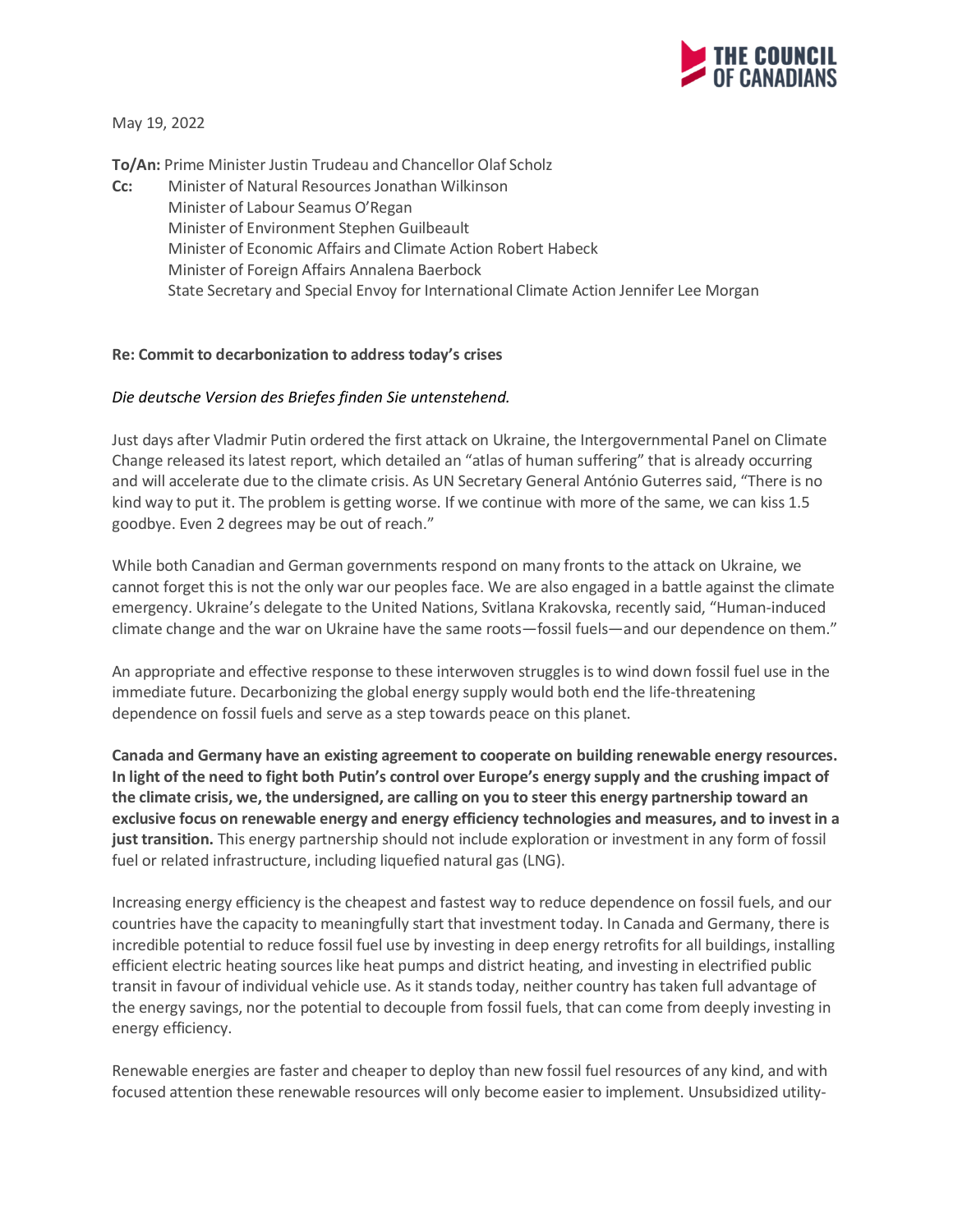

scale wind and solar energy production is cheaper than coal, oil, gas, and nuclear energy, and it has been for several years. Utility-scale renewable energy generation facilities can be deployed in one to two years, while liquefied natural gas export terminals can take five to ten. For example, the Goldboro LNG facility in Nova Scotia was originally proposed in 2013, was cancelled in 2021, and is now re-configured into a new project that does not yet have a production timeline. In Newfoundland and Labrador, the proposed Placentia Bay LNG Facility is expected to ship the first LNG in 2030. In Germany, up to seven LNG receiving terminals are now being debated, however these projects are likely to go online only in the next two to five years at the earliest, and even that timeline is very ambitious. All of them face several problems including their high climate impacts and safety issues.

The governments of Canada and Germany should not be providing financial support for LNG projects because they will increase global emissions. LNG companies like Pieridae (parent company of Goldboro) often suggest their operations can be made climate-neutral by the use of carbon capture, use, and storage technologies (CCUS), but empirical evidence shows that CCUS facilities are a net-contributor of greenhouse gas emissions.

Because of its climate-forcing nature, LNG is out of line with both Canada and Germany's emissions reductions targets. LNG facilities are intended to operate for at least 20-30 years, which would make the emission reduction targets of both countries impossible to reach.

Building LNG facilities in Canada would likely infringe on Indigenous rights and introduce new threats to the health and safety of Indigenous women. There is already substantial and impactful protest, civil disobedience, and litigation against proposed LNG facilities in Canada, and these movements are only getting stronger as the climate crisis worsens. Building new LNG facilities would also bolster the fracking industry in North America, which is known to produce enormous fugitive emissions and harm local drinking water and human health.

LNG is a false solution to the crises of this moment, as it will not address the fundamental problem of fossil fuel dependence that underpins both the current conflict and the climate emergency. LNG cannot reduce dependence on Russian gas at the pace that is required, and will simply shift that deadly dependence to a different fossil fuel producer.

Ultimately, this is one of our last good chances to address the climate crisis. As IPCC scientists said in no uncertain terms, the "window of opportunity" to address the climate emergency is closing. The war on Ukraine is a glimpse of the very unstable, unsafe, conflict-ridden future that will be ours if we don't address the climate emergency in the immediate future.

We have to make a choice, now, as peoples and as nations – are we going to address our global dependence on fossil fuels in order to avoid untold human suffering now and in the future? Or will we continue to support the vested interests of the fossil fuel industry?

We, the undersigned, call on you and your governments to:

- End all subsidies and public funding for LNG in Canada and Germany
- Stop issuing approvals for new LNG facilities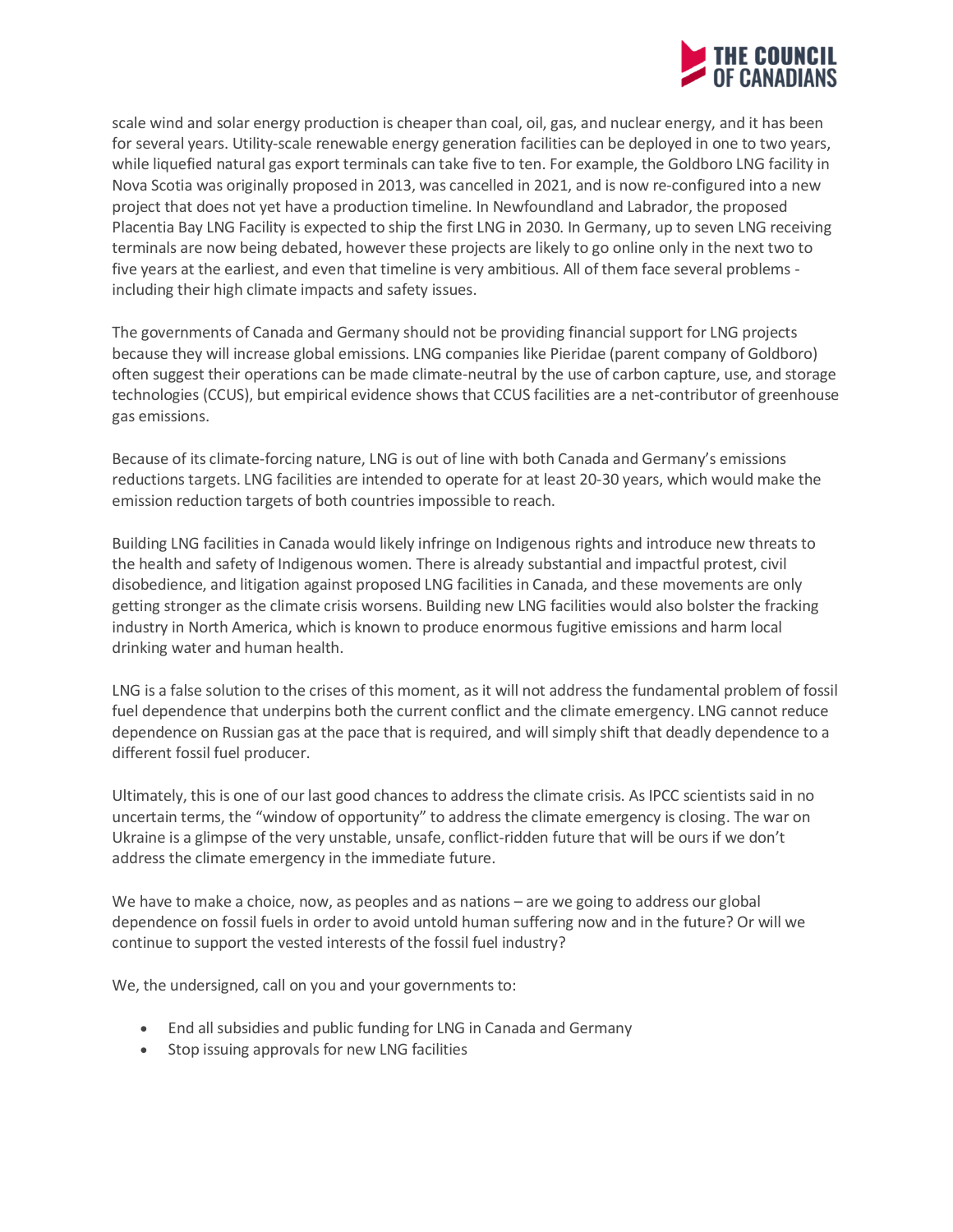

- Use the Canada-Germany Energy Partnership to support a rapid buildout of energy efficiency retrofits and renewable energy production in both countries, not for the expansion of fossil fuel industry or any fossil fuel infrastructure
- Introduce legislation to ensure that the transition out of fossil fuels is happening in an environmentally and socially just way, holding up both the needs of workers and the responsibility of corporations

With resolve,

KLIMABÜNDNIS GEGEN LNG / German Climate Alliance Against LNG Council of Canadians Andy Gheorghiu Consulting New Brunswick Anti-Shale Gas Alliance

And the undersigned individuals and organizations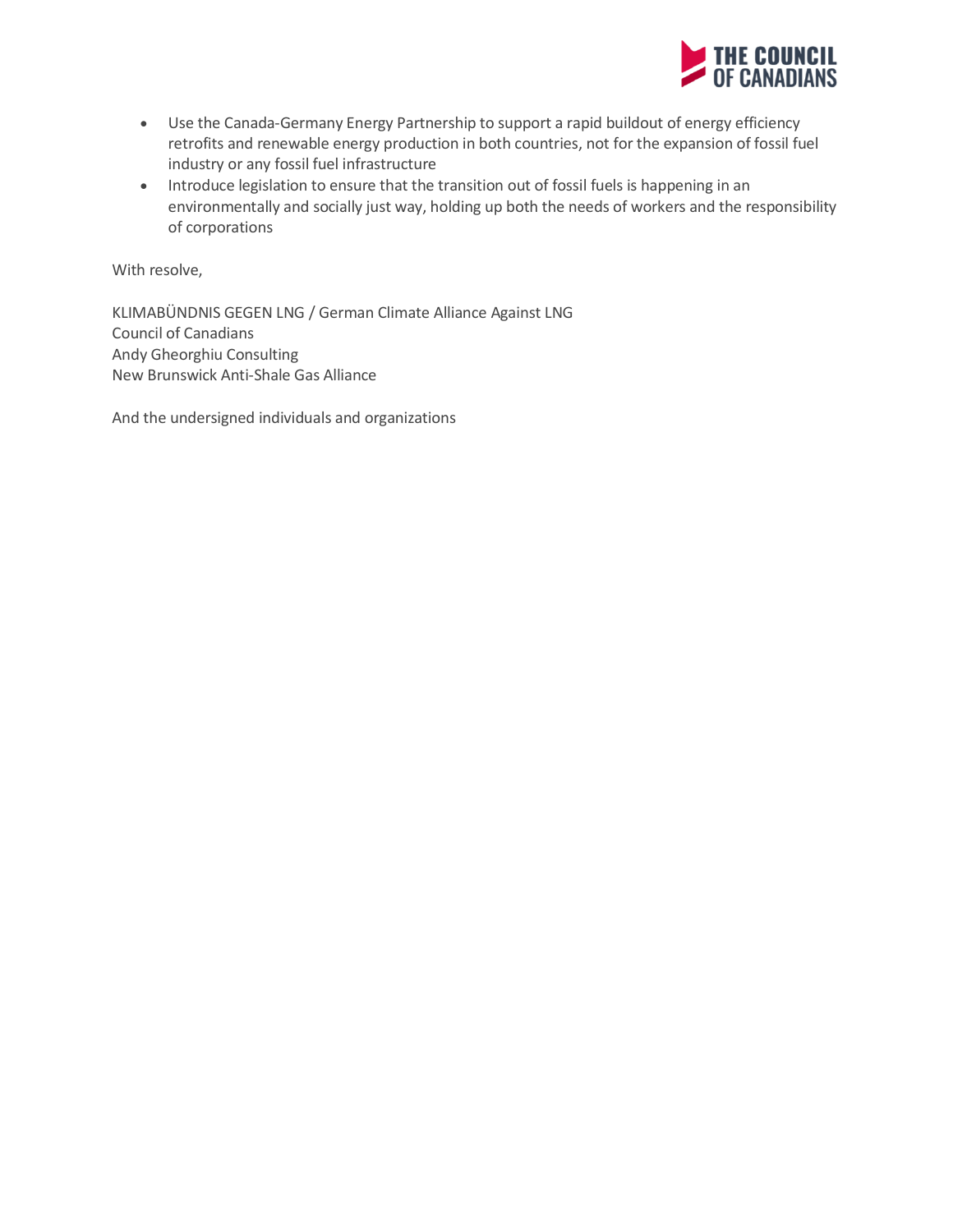

19 Mai 2022

**An:** Premierminister Justin Trudeau und Bundeskanzler Olaf Scholz **Cc:** Minister für natürliche Ressourcen Jonathan Wilkinson Arbeitsminister Seamus O'Regan Minister für Umwelt und Klimawandel Stephen Guilbeault Bundesminister für Wirtschaft und Energie Robert Habeck Bundesministerin des Auswärtigen Annalena Baerbock Staatssekretärin und Sonderbeauftragte für internationale Klimaschutzmaßnahmen Jennifer Lee Morgan

## **Re: Verpflichten Sie sich zur Dekarbonisierung, um die Krisen von heute zu bewältigen**

Nur wenige Tage, nachdem Wladimir Putin den ersten Angriff auf die Ukraine befohlen hatte, veröffentlichte der Weltklimarat seinen neuesten Bericht, der einen "Atlas des menschlichen Leids" beschreibt, das bereits jetzt auftritt und sich durch die Klimakrise noch erhöhen wird. UN-Generalsekretär António Guterres sagte: "Es gibt nichts zu beschönigen. Das Problem wird immer schlimmer. Wenn wir so weitermachen wie bisher, können wir uns von 1,5 Grad verabschieden. Selbst 2 Grad könnten unerreichbar sein."

Während sowohl die kanadische als auch die deutsche Regierung an vielen Fronten auf den Angriff gegen die Ukraine reagieren, dürfen wir nicht vergessen, dass dies nicht der einzige Krieg ist, dem unsere Bevölkerung ausgesetzt ist. Wir befinden uns auch in einem Kampf gegen den Klimanotstand. Die ukrainische Delegierte der Vereinten Nationen, Svitlana Krakovska, sagte kürzlich: "Der vom Menschen verursachte Klimawandel und der Krieg gegen die Ukraine haben die gleichen Wurzeln - fossile Brennstoffe und unsere Abhängigkeit davon."

Eine angemessene und wirksame Antwort auf diese miteinander verflochtenen Kämpfe besteht darin, die Nutzung fossiler Brennstoffe in der unmittelbaren Zukunft zu beenden. Die Dekarbonisierung der globalen Energieversorgung würde sowohl die lebensbedrohliche Abhängigkeit von fossilen Brennstoffen beenden als auch einen Schritt in Richtung Frieden auf diesem Planeten bedeuten.

**Kanada und Deutschland haben ein Abkommen zur Zusammenarbeit beim Ausbau erneuerbarer Energien geschlossen. Angesichts der Notwendigkeit, sowohl Putins Kontrolle über Europas Energieversorgung als auch die erdrückenden Auswirkungen der Klimakrise zu bekämpfen, fordern wir, die Unterzeichnenden, Sie auf, diese Energiepartnerschaft ausschließlich auf erneuerbare Energien und Energieeffizienztechnologien und -maßnahmen zu fokussieren und in eine gerechte Transformation weg von fossilen Energien zu investieren.** Diese Energiepartnerschaft darf keine Exploration oder Investition in irgendeine Form fossiler Brennstoffe oder die damit verbundene Infrastruktur, einschließlich Flüssigerdgas (LNG), beinhalten.

Die Steigerung der Energieeffizienz ist der günstigste und schnellste Weg, um die Abhängigkeit von fossilen Brennstoffen zu verringern, und unsere Länder verfügen über die Kapazitäten, um diese Investitionen schon heute in Angriff zu nehmen. In Kanada und Deutschland gibt es ein riesiges Potenzial zur Verringerung des Verbrauchs fossiler Brennstoffe durch Investitionen in die energetische Sanierung von Gebäuden, die Installation effizienter elektrischer Heizquellen wie Wärmepumpen und Fernwärme und Investitionen in einen elektrifizierten öffentlichen Nahverkehr anstatt der weiteren Förderung des Individualverkehrs. Bislang hat keines der beiden Länder die Energieeinsparungen und das Potenzial zur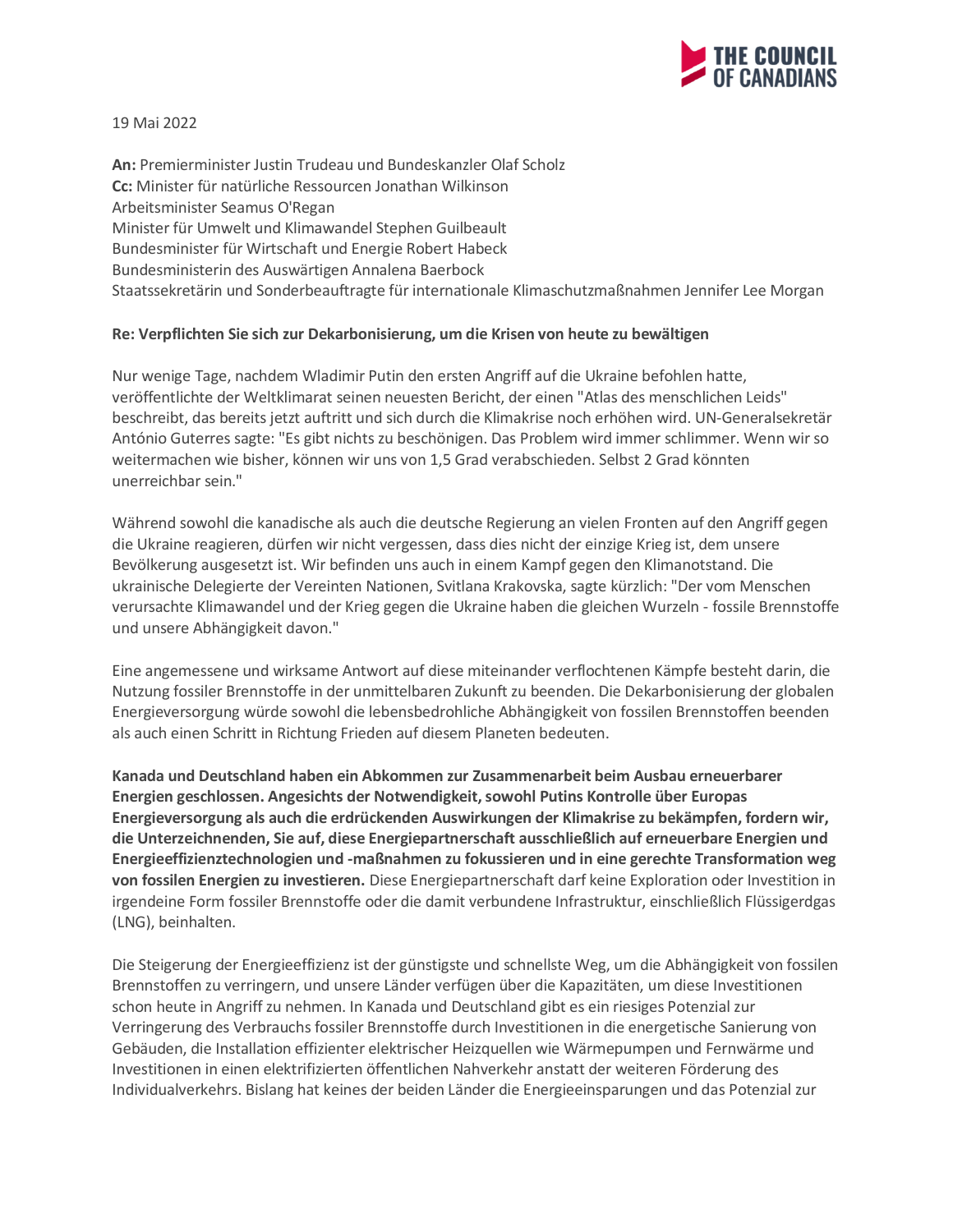

Abkopplung von fossilen Brennstoffen, das sich aus solchen umfangreichen Investitionen in die Energieeffizienz ergeben kann, voll ausgeschöpft.

Erneuerbare Energien lassen sich schneller und günstiger in die Anwendung bringen als neue fossile Ressourcen, und mit gezieltem Fokus werden diese Erneuerbaren zukünftig noch leichter auszubauen sein als bisher. Die nicht subventionierte Erzeugung von Wind- und Solarenergie ist billiger als Kohle, Öl, Erdgas und Kernenergie, und das schon seit mehreren Jahren. Anlagen zur Erzeugung erneuerbarer Energien können innerhalb von ein bis zwei Jahren in Betrieb genommen werden, während Flüssigerdgas-Exportterminals fünf bis zehn Jahre benötigen. So war beispielsweise die Goldboro LNG-Anlage in Nova Scotia ursprünglich für 2013 angedacht; 2021 wurde das Projekt aufgegeben und daraufhin zu einem neuen, kleineren Projekt umgestaltet, für das es noch keinen Zeitplan gibt. In Neufundland und Labrador wird die geplante Placentia Bay LNG-Anlage voraussichtlich erst 2030 das erste LNG liefern. In Deutschland werden derzeit bis zu elf LNG-Importterminals diskutiert. Diese Projekte dürften jedoch frühestens in den nächsten zwei bis fünf Jahren in Betrieb gehen, und selbst dieser Zeitplan ist sehr ehrgeizig. All diese Vorhaben haben weiterhin mit teils erheblichen Problemen zu kämpfen - unter anderem mit ihrer starken Klimaschädlichkeit und mit Fragen der lokalen Sicherheit und Genehmigungsfähigkeit.

LNG-Projekte sollten von den Regierungen Kanadas und Deutschlands nicht finanziell unterstützt werden, da die globalen Emissionen durch sie in die Höhe getrieben werden. LNG-Unternehmen wie Pieridae (Muttergesellschaft von Goldboro) behaupten oft, dass ihr Betrieb durch den Einsatz von Technologien zur Kohlenstoffabscheidung, -nutzung und -speicherung (CCUS) auf Klimaneutralität umgestellt werden kann, aber bisher gesammelte Daten zeigen, dass CCUS-Anlagen netto mehr Treibhausgase ausstoßen, als sie einsparen.

Aufgrund seiner klimaschädigenden Eigenschaften steht LNG nicht im Einklang mit den Emissionsminderungszielen Kanadas und Deutschlands. LNG-Anlagen sind für eine Betriebsdauer von mindestens 20-30 Jahren vorgesehen, wodurch die Emissionsminderungsziele beider Länder nicht erreicht werden können.

Der Bau von LNG-Anlagen in Kanada würde die Rechte indigener Völker gefährden und neue Gefahren für die Gesundheit und Sicherheit indigener Frauen mit sich bringen. Es gibt bereits umfangreiche und wirkungsvolle Proteste, zivilen Ungehorsam und Gerichtsverfahren gegen geplante LNG-Anlagen in Kanada, und diese Bewegungen werden mit der Verschärfung der Klimakrise nur noch stärker werden. Der Bau neuer LNG-Anlagen würde auch die Fracking-Industrie in Nordamerika stärken, die erwiesenermaßen enorm hohe Emissionen in Form konstanter Methan-Leckagen verursacht und das lokale Trinkwasser und die menschliche Gesundheit schädigt.

LNG ist eine Scheinlösung für die aktuellen Krisen. Es löst nicht das grundlegende Problem der Abhängigkeit von fossilen Brennstoffen, das sowohl dem aktuellen Konflikt als auch der Klimakrise zugrunde liegt. LNG kann die Abhängigkeit von russischem Gas nicht in dem jetzt erforderlichen Tempo verringern. Stattdessen würde es unsere tödliche Abhängigkeit lediglich auf einen anderen Produzenten fossiler Brennstoffe verlagern.

Letztlich ist das eine unserer letzten Chancen, die Klimakrise zu bewältigen. Wie die Wissenschaftler des IPCC unmissverständlich feststellten, schließt sich das "Zeitfenster der Gelegenheit", um den Klimanotstand noch zu bewältigen. Der Krieg in der Ukraine ist ein Vorgeschmack auf die sehr instabile, unsichere und konfliktreiche Zukunft, die uns bevorsteht, wenn wir die Klimakrise nicht in naher Zukunft angehen.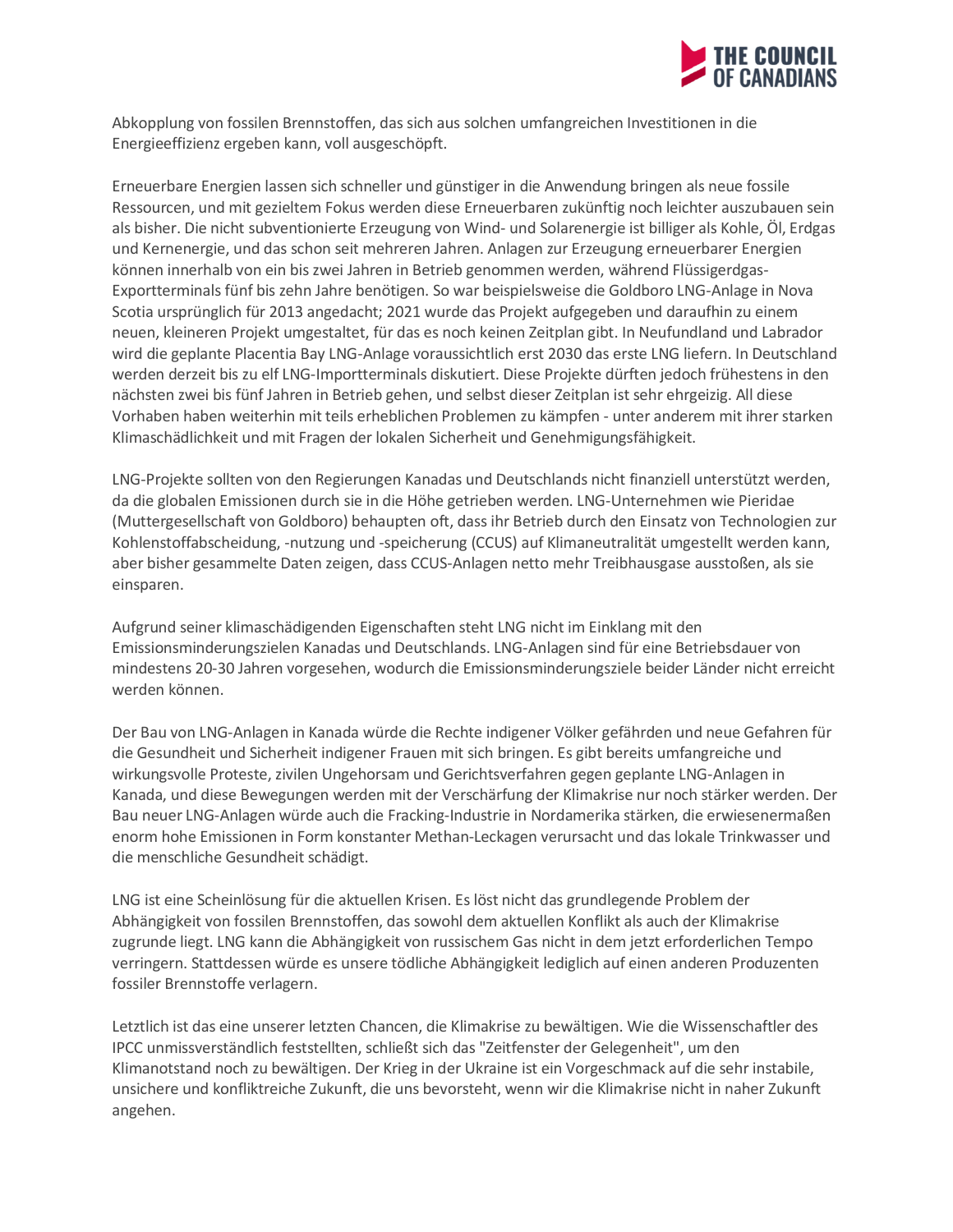

Wir müssen jetzt eine Entscheidung treffen, als Völker und als Nationen - werden wir unsere globale Abhängigkeit von fossilen Brennstoffen in Angriff nehmen, um unsägliches menschliches Leid jetzt und in Zukunft zu vermeiden? Oder werden wir weiterhin die Interessen der Industrie für fossile Brennstoffe unterstützen?

Wir, die Unterzeichnenden, fordern Sie und Ihre Regierungen auf:

- Beenden Sie alle Subventionen und öffentlichen Förderungen für LNG in Kanada und Deutschland
- Erteilen Sie keine Genehmigungen für LNG-Anlagen
- Nutzen Sie die Energiepartnerschaft zwischen Kanada und Deutschland, um einen raschen Ausbau der Energieeffizienz und der erneuerbaren Energien in beiden Ländern zu unterstützen, nicht aber um die fossile Brennstoffindustrie oder die Infrastruktur für fossile Brennstoffe auszubauen
- Führen Sie Gesetze ein, die sicherstellen, dass der Ausstieg aus den fossilen Brennstoffen auf umwelt- und sozialverträgliche Weise erfolgt, wobei sowohl die Bedürfnisse der Arbeitnehmer als auch die Verantwortung der Unternehmen berücksichtigt werden müssen

Mit Entschlossenheit,

KLIMABÜNDNIS GEGEN LNG / German Climate Alliance Against LNG Council of Canadians Andy Gheorghiu Consulting New Brunswick Anti-Shale Gas Alliance

Unterstützt Individuen und mitzeichnenden Organisationen

## **Organizations**

Acadia Communist Club AG Erdgas Erdöl Fracking der Bürgerinitiative Umweltschutz Lüchow-Dannenberg Aktionsbündnis No Moor Fracking Andy Gheorghiu Consulting Arbeitskreis Fracking Braunsachweiger Land Berliner Wassertisch BI gegen CO2-Endlager e.V. BI Rote Hand Thedinghausen/Achim BI Walle gegen Gasbohren Bürgerinitative Flecken Langwedel gegen Gasbohren Bürgerinitiative "Saubere Umwelt & Energie Altmark" Bürgerinitiative gegen CO2-Endlager e.V. Bürgerinitiative Umweltschutz Uelzen Bürgerinitiative STOP Fracking/Bürgerinitiative Witten für sauberes Wasser Bürgerinititative gegen Gasbohren Halfing CHRYSALIID Design Citizen Action to Protect the Environment Cliffcrest Scarborough Village SW RA Coalition for Responsible Energy Development New Brunswick Conservation Council of NB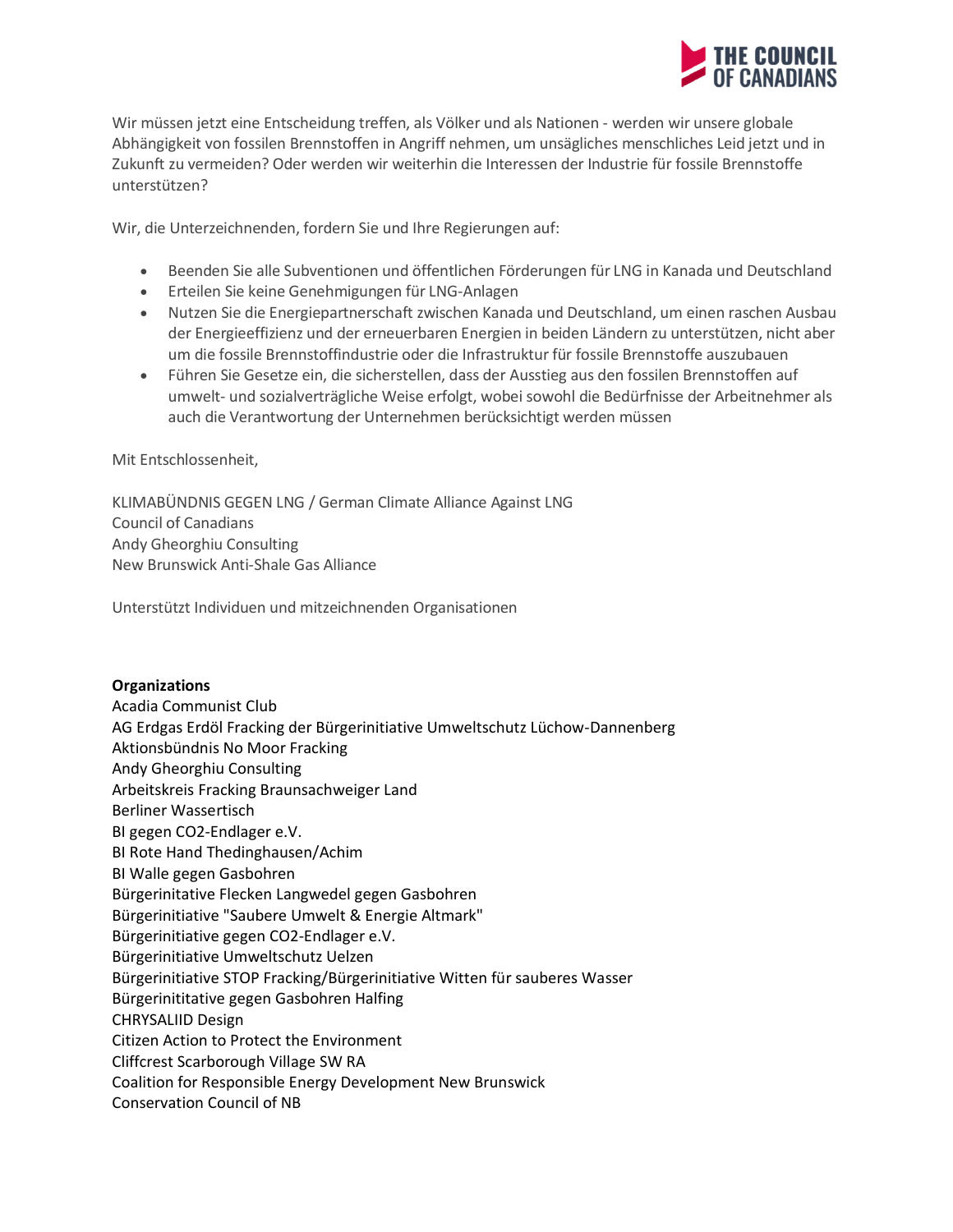

Council of Canadians Council of Canadians – Fredericton Chapter Council of Canadians – North Shore chapter Council of Canadians – Powell River Chapter Cowichan Valley Naturalists David S Brown CPA Deutsche Umwelthife (DUH) Development &Peace Diocesan Environment Network, Diocese of NS&PEI Drawdown BC Dwayne Robbie Ecojustice Extinction Rebellion New Brunswick Gemeinnützige Umweltschutzverein pro grün e. V. Paderborn Grand Chief - Union of BC Indian Chiefs Grand(m)others Act to Save the Planet GASP Green Lighthouse Services Limited Green Party Ontario Halifax Shambhala Touching the Earth Collective Hospital for Sick Children IG Schönnes Lünne Initiative Brokdorf-akut Interessengemeinschaft gegen Fracking im Tecklenburger Land Kitchissippi-Ottawa Valley Chapter, Council of Canadians Labor für Kunst und nachhaltige Bildung (LaKunaBi) Lane Roughcut Lumber Lead Now Mount Allison University NaLaKiZu Bürgerstark Nashwaak Watershed Association Naturfreunde Naturfreunde New Brunswick Anti Shale Gas Alliance New Brunswick Conservation Council New Westminster Force of Nature NOFRAC Nova Scotia Fracking Resource and Action Coalition Parents For Future Nordfriesland Past Founding President, Canadian Association of Physicians for the Environment Pax Christi Toronto PEI Retired Teachers Association Penniac Anti-Shale-Gas Organization Postfossil Kassel Regroupement Des Universitaires Rural Action and Voices for the Environment (RAVEN) School Sisters of Notre Dame Shift Action for Pension Wealth and Planet Health Social Services long term care Soul Full Living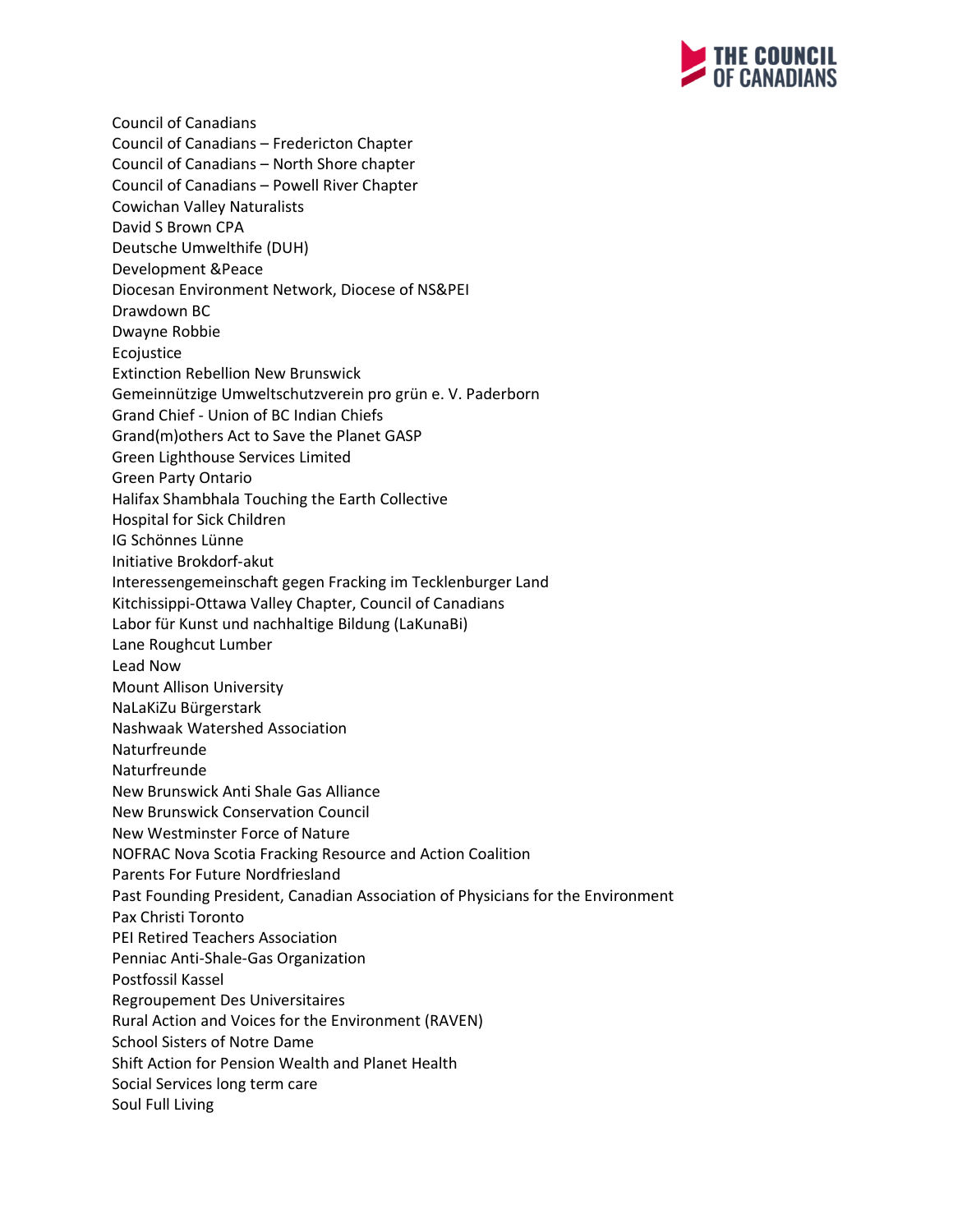

Sustainable Energy Group Tantramar Alliance Against Hydrofracking (TAAHF) Taymouth Environmental Action Union of BC Indian Chiefs Vancouver Unitarians Environment Team Voice of Women Wilderness Committee Wolastoq Grand Council WUG Wittorf **629 Individuals** Graham Oliver, Canada Arne Zander, Germany Jeannette Stigger, Canada June Gurvich, Canada Max Abu-Laban, Canada Andy Gheorghiu, Germany Volker Fritz, Germany Gero Landzettel, Germany Dr. Knof Reinhard, Germany Andrea Aicher, Germany Sigrun Franzen, Germany Karin Petersen, Germany Dettmar Frese, Germany Martin-P. Busch, Germany Sharon Zeiler, Canada Adrian Vetis, Canada Barbara Gallagher, Canada Wendy Hooker, Canada Bonnie May, Canada Louise Comeau, Canada Roslyn Rosenfeld, Canada Marney Simmons, Canada Martha Langford, Canada Barbara Berger, Canada Garry Guild, Canada Patricia Cocksedge, Canada Laurel Circle, Canada Roy Ries, Canada David Brown, Canada Wendy McCreath, Canada Marian Lucas-Jefferies, Canada Michelle Sheardown, Canada Dwayne Robbie, Canada James Gunvaldsen Klaassen, Canada Doug Swain, Canada JoAnn Mulhern, Canada Stewart Phillip, Canada Loraine Green, Canada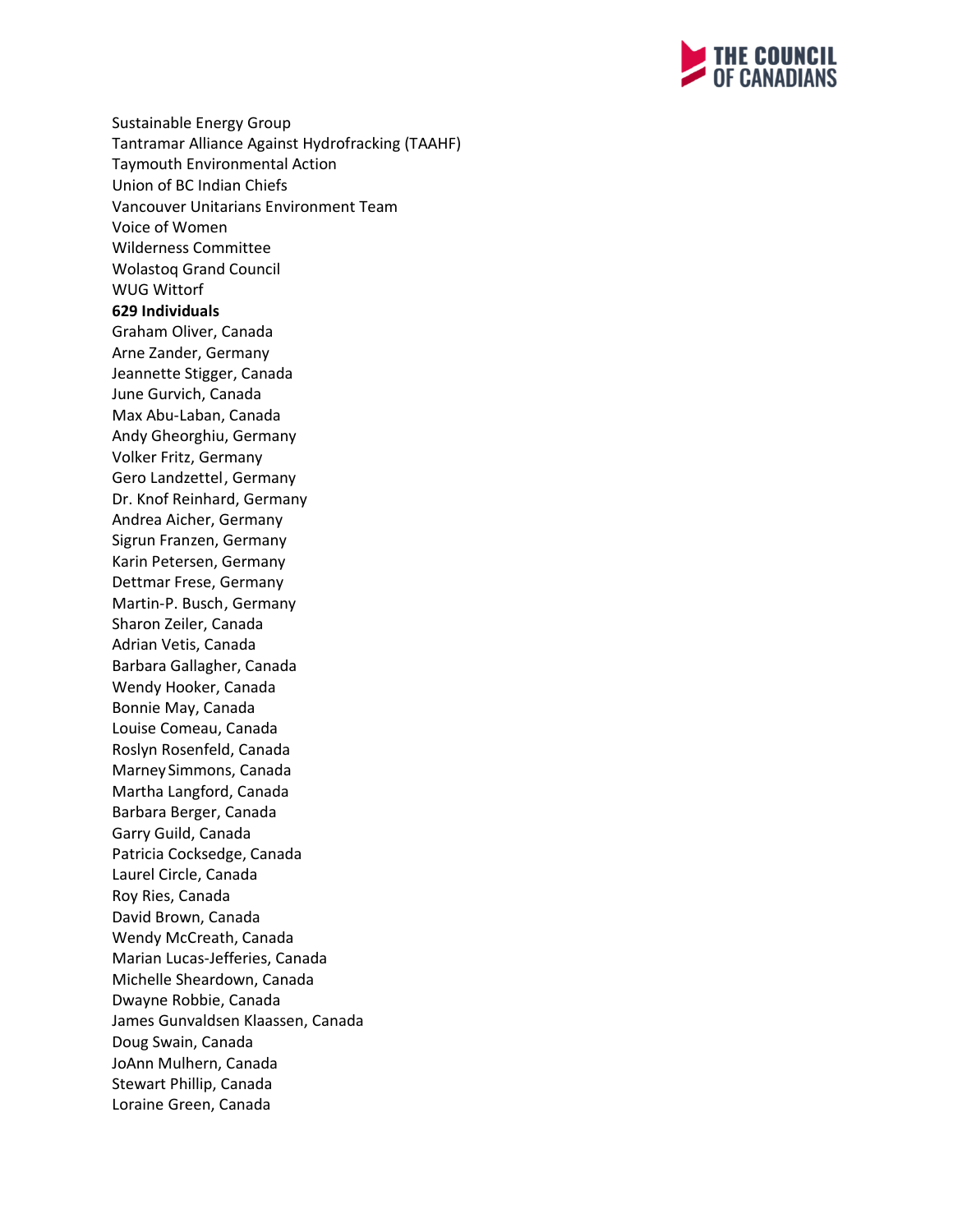

Heidi Moss, Canada Craig Vogan, Canada Richard Peisinger, Canada Brenda Gallie, Canada Rozenn Le Calvez, Germany Eckart John, Germany Huguette Hayden, Canada Des Belton, Canada Duncan Noble, Canada Carla Schulte-Fischedick, Germany James Lane, Canada Stephen Cohen, Canada Paula Tippett, Canada Bradley Walters, Canada Paola Catapano, Canada Paul Filteau, Canada Gerry Lacroix, Canada Kim Fehr, Canada Marieka Chaplin, Canada Michael Schnitker, Germany Roy Ries, Canada Roy Ries, Canada Ethel Duffy, Canada Nancy Watters, Canada Jennifer Nathan, Canada Ken Summers, Canada Lynne Boccaccio, Canada Dieter Pape, Germany Warren Bell, Canada Mary Lou Jorgensen-Bacher, Canada Larry Carriere, Canada Maryanne Stone-Jimenez, Canada Angela Orellana Schwalm, Canada Maryanne Stone-Jimenez, Canada Mary-Ellen Francoeur, Canada Omega De Mello, Canada Wayne Denman, Canada Armand Paul, Canada Barbara Gould, Canada MJ Martinuk, Canada Patrick Provost, Canada Henry Tensen, Canada Jean-Paul Bourque, Canada Susan O'Donnell, Canada Sarah Carroll, Canada Sister Waguespack, United States Paul-Mary Draxler, United States Paulette Zimmerman, United States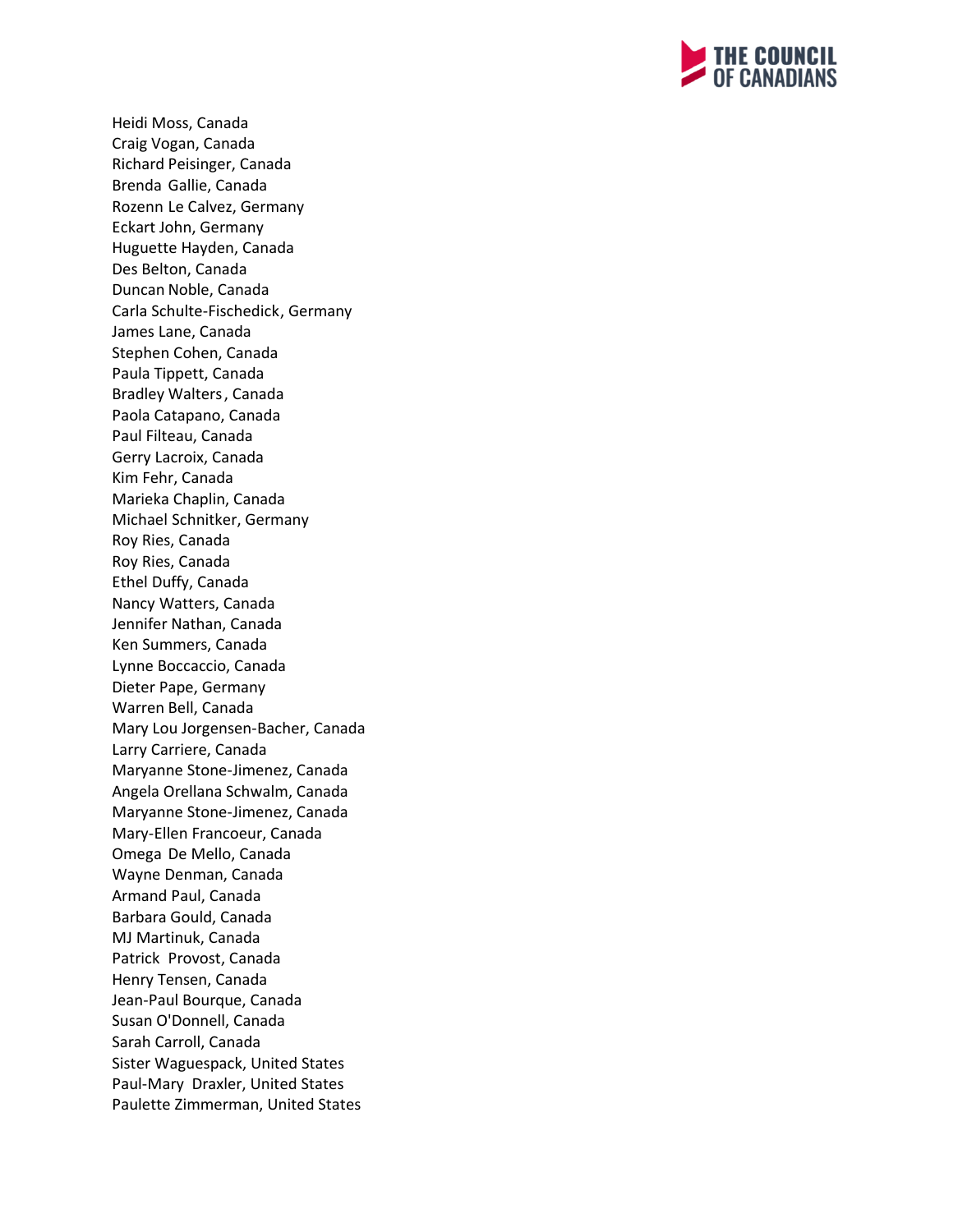

Suzanne Moynihan, United States Karin Nelson, Canada Carl Sorensen, Canada Adam Scott, Canada Adeline Reihl, Canada Tess Madigan, Canada Vivian Zoller, Canada Celeste Reinhart, Canada Jan Gregorcich, United States Sam Arnold, Canada Marilyn Lerch, Canada Gisele Gaudet, Canada Judy Wilson, Canada Don Tom, Canada Nancy Brookes, Canada Geraldine Kelly, Canada Rosemary Cornell, Canada Rose Marie Whalley, Canada Peter McCartney, Canada Ron Tremblay, Canada JP Sapinski, Canada Catherine Garvey, Canada Ron Clancy, Canada Marie Muench, Germany Glenn Vockeroth, Canada Bette-Ann Goldstein, Canada Rudi Aksim, Canada Jamea Scarrow, Canada Lucie Huart, Canada Tom McLean, Canada EugeniaValenzuela, Canada Avril Torrence, Canada Wendy Quirion, Canada Nancy Low, Canada Terrence Conroy, Canada Ellie O'Day, Canada Barbara Schumacher, Canada Catherine Liang, Canada Ian Pineau, Canada Ethan Copp, Canada Mary-Ellen Francoeur, Canada Linda Kulkarni, Canada Angela Orellana Schwalm, Canada Jean Leahy, Canada Jim Emberger, Canada Brenda Holoboff, Canada Mary-Ann Reid, Canada Marilyn Herty, Canada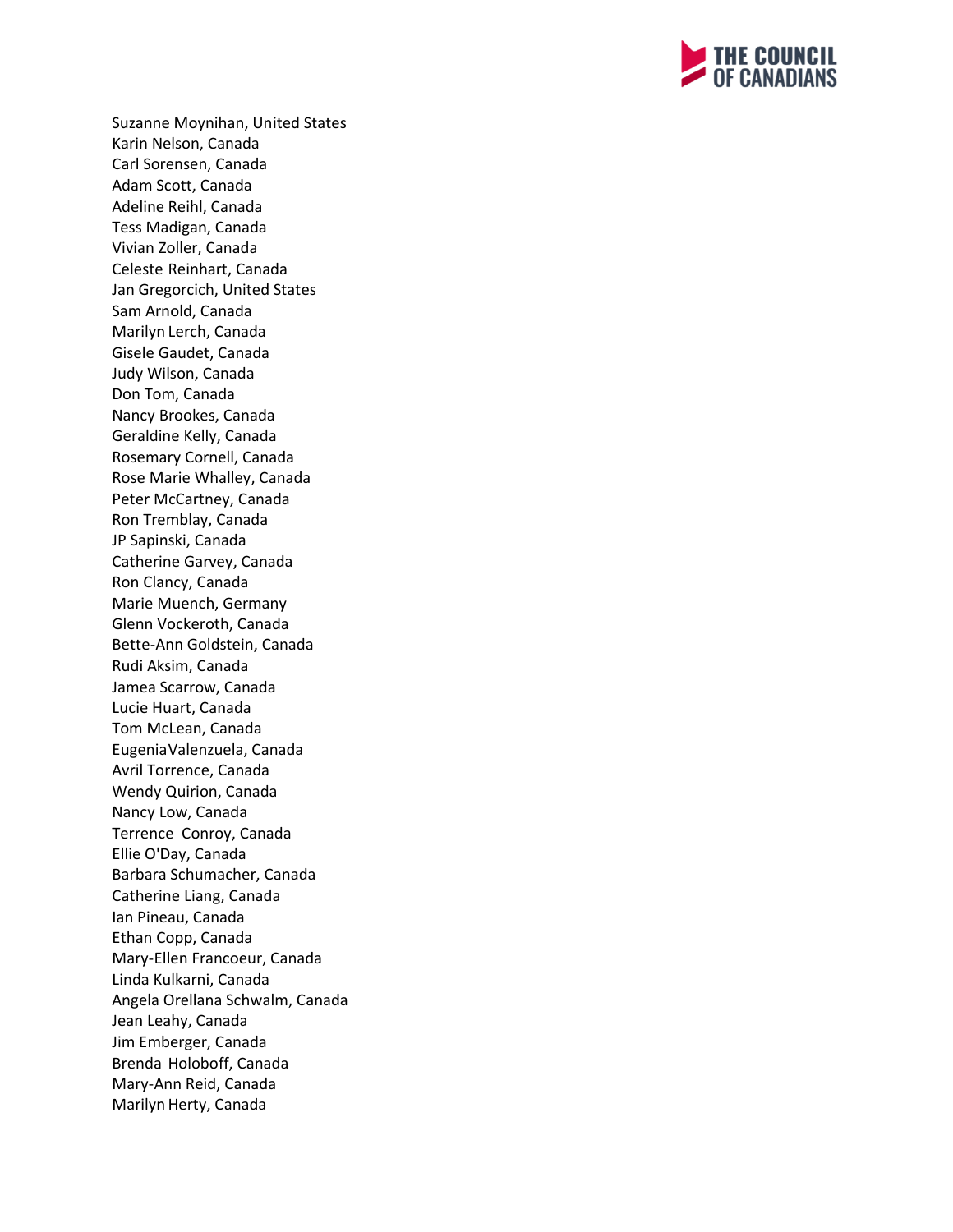

Anne Konas, Canada Margaret Duthie, Canada Alice Harrison, Canada Violet Rosengarten, Canada Doug Swain, Canada Maureen Simmonds, Canada Fira Pierce, Canada Christie Maccallum, Canada Karen Rathwell, Canada WinonaZelenka, Canada Ruth Gamberg, Canada Jerilynn Prior, Canada Shirley Irish, Canada Jennifer Radley, Canada Lillian Dunn, Canada Victoria Shea, Canada Camille Legare, Canada Julie McDonald, Canada Liz Dobrzanski, Canada Judy White, Canada Arlene Rogers, Canada Willem Langenberg, Canada Rod Moorcroft, Canada Gail Taylor, Canada Nathalie Schofied, Canada Ruth Campbell, Canada Deborah Carr, Canada Antony Diamond, Canada Patricia Gibbs, Canada Susan Tyler, Canada Boyd Reimer, Canada Louise Dulude, Canada Neil MacLean, Canada Lynn Kennedy, Canada Kathryn Graves, Canada Gail Wylie, Canada Gail Schenk, Canada Debra Hopper, Canada Paul Melanson, Canada Gisele Grignet, Canada Penelope Mott, Canada Peter Labanic, Canada Eric Hadley, Canada Susan Young, Canada Rick Cheeseman, Canada Nancy Alcox, Canada Ruth Comfort, Canada Sal Badali, Canada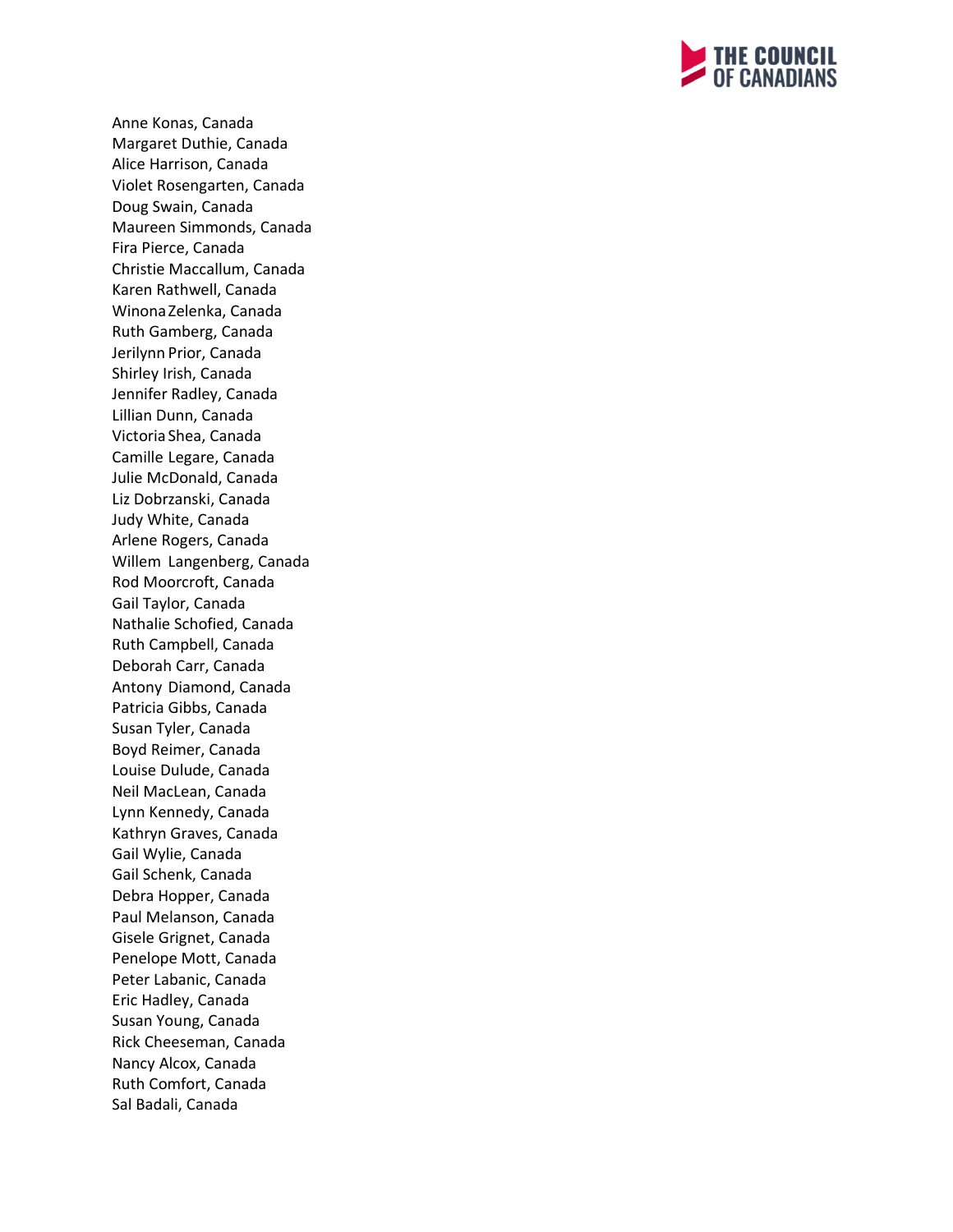

Anita Cannon, Canada Marjorie Moffatt, Canada Denise Giroux, Canada Dan Ahern, Canada Stephanie Coburn, Canada Susan DuMoulin, Canada Laura Myers, Canada Renee Davis, Canada Evelyn Gigantes, Canada Janice Harvey, Canada Wendy Dionne, Canada Joan Green, Canada Garry Guild, Canada Jean Louis Deveau, Canada Maggie Connell, Canada Carol Ring, Canada Nash Lott, Canada Robbie Newton, Canada Aldona Grinius, Canada Jennifer Ferrari, Canada Charles McFadden, Canada Leonie Thelwell, Canada Mark LeBlanc, Canada Vanessa Bass, Canada Sandra Bender, Canada Emily Johnson, Canada Diane Petkau, Canada Parneet Kaur, Canada AndrewGlencross, Canada Terry Forsyth, Canada Dirk Groenenberg, Canada Darrell Crooks, Canada Michelle Di Cintio, Canada Roz Royce, Canada Aldona Grinius, Canada Wiebke Tinney, Canada Susan Dales, Canada Nathan Saliwonchyk, Canada Voni Mann, Canada Beth Mahy, Canada Mary Amerongen, Canada Rita Bueche,United States Matthieu Deveau, Canada Julia Hansen, Canada Lynn Goertzen, Canada Danielle Neil, Canada Jackson Douglas, Canada Beth Dasno, Canada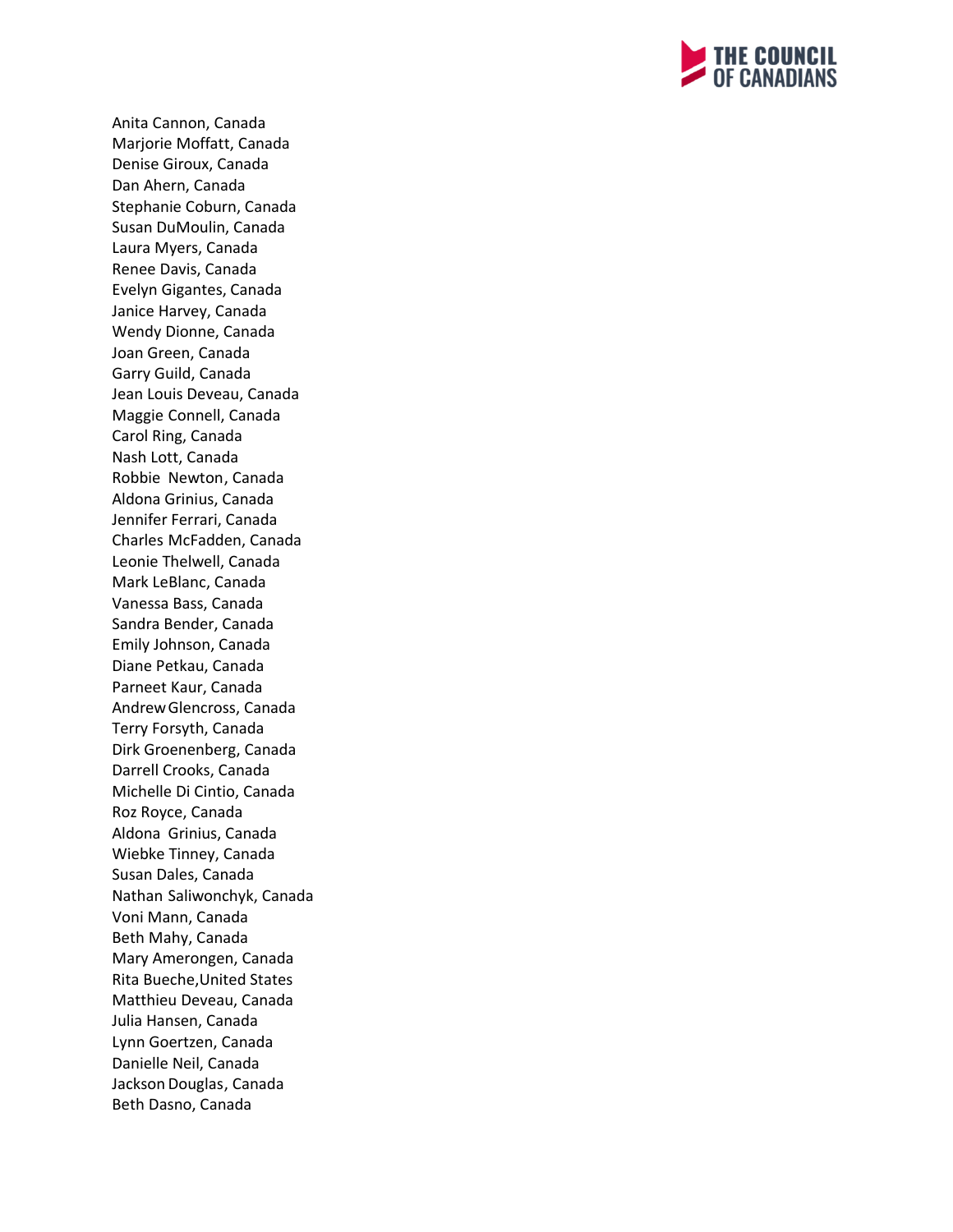

Raymond King, Canada Jeffrey Rheault, Canada Janet O'Meara, Canada Jose Vaillancourt, Canada Matthew Freedlander, Canada Ed Shields, Canada Elizabeth Amerongen, Canada Marc Piaumier, Canada Lynn McIntyre, Canada Susan O'Neil, Canada Janette Johnston, Canada Boudewyn Gevaert, Canada Adrien De Ruyck, Canada Anthony Harris, Canada Jenifer Wilson, Canada Adam Busch, Canada Glen Grunau, Canada Carl Duivenvoorden, Canada Heather Lambert, Canada Corwin Khoe, Canada Hubert Mimeault, Canada Marie-Louise Claxton, Canada Louise Brownlee, Canada Shirley Handley, Canada Judith McPhie, Canada Linda Rintamaki, Canada Nancy Hutcheson, Canada Keith Barstow, Canada Laurie Rolland, Canada David Fiske, Canada Peggy Lalor, Canada Jesse Leithwood, Canada Anita Sachanska, Canada Joe Bontems, Canada Carmen Loring, Canada Michael Mader, Canada Christine Lauffer, Canada Cheryl Hassard, Canada Brenda Hevenor, Canada Mike Lundberg, Canada Dave Abbey, Canada Mireille Leclerc, Canada Laura Thurlow, Canada Dorothy Field, Canada Rod Moorcroft, Canada Wendy Watson Smith, Canada Linda Scherzinger, Canada Stephanie Carter-Crawford, Canada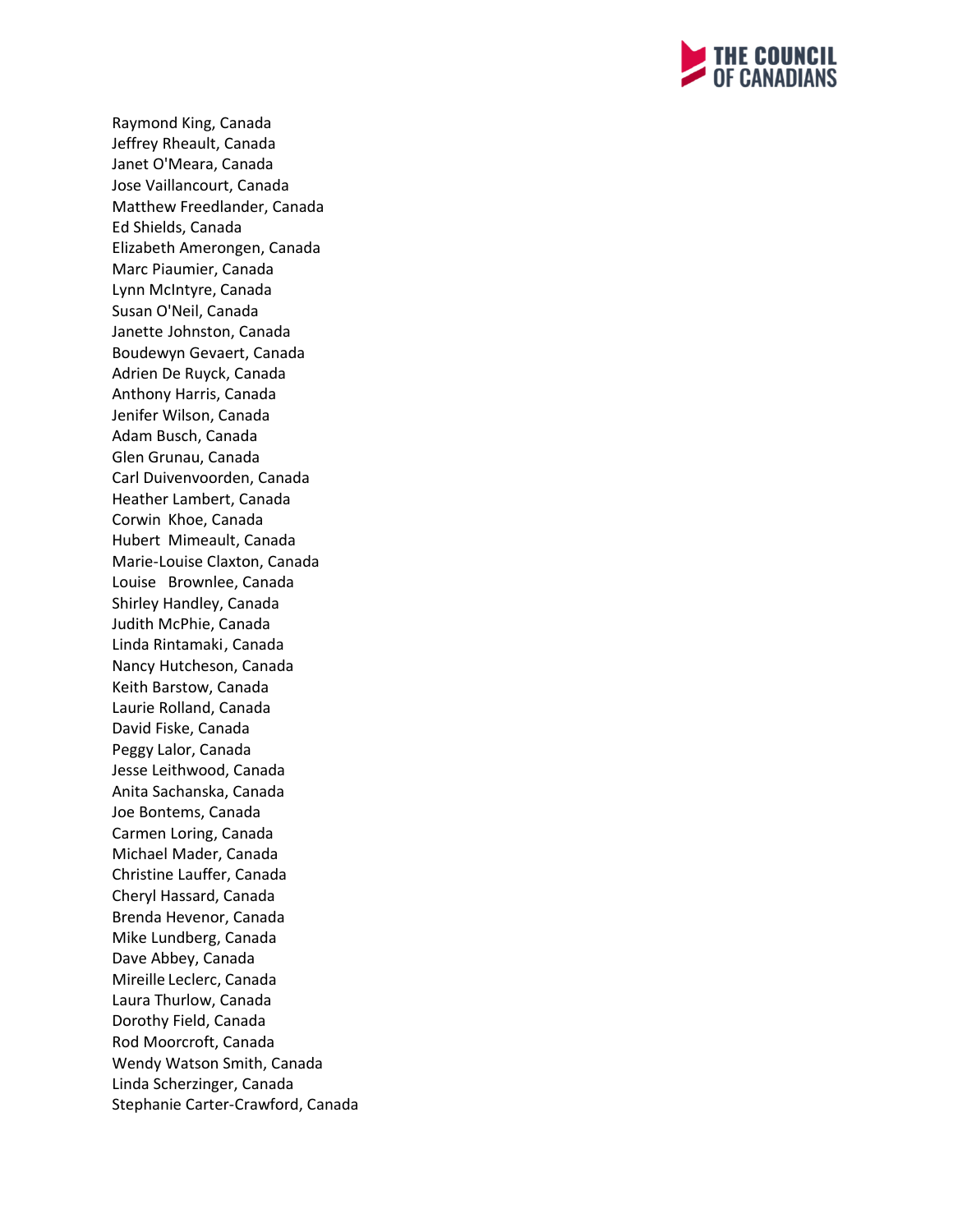

Faye Ketola, Canada Sunny Marling, Canada Christiane De Savigny, Canada Margo Dale, Canada Cynthia Meyer, Canada Terry Korman , Canada Daniel Dickey, Canada Craig Murray, Canada Karen Doidge, Canada Melina Auerbach, Canada Dianne Hood, Canada Rebecca Keating, Canada Tom Keating, Canada Roland Alcock, Canada Omer Chaudhary, Canada Dorothy Houghton, Canada Wesley Choy, Canada Pierre-Olivier Allaire, Canada Jo Saunders, Canada Lara Smith, Canada Marie-Odile Liu, Canada Sandra Murphy, Canada Vera Menard, Canada Catherine Wolf, Canada Helen Stewart, Canada Susan Lee, Canada Lynda McGregor, Canada Moira Rehmer, Canada Theresa Byer, Canada Betty Cadre, Canada Susan Mackey-Jamieson, Canada Maria Helene, Canada Judith Gane, Canada Susan Stout, Canada Barb Wiginton, Canada David Sameresinghe, Canada Joanne Mortenson, Canada Kim Asquith, Canada David Street, Canada Renee Nunan-Rappard, Canada Edith Steinbeck, Canada Shirley McNamara, Canada Nancy Beach, Canada David Cunningham, Canada Charles Montpetit, Canada Tara Atkinson, Canada Elizabeth Gilchrist, Canada Eileen Wttewaall, Canada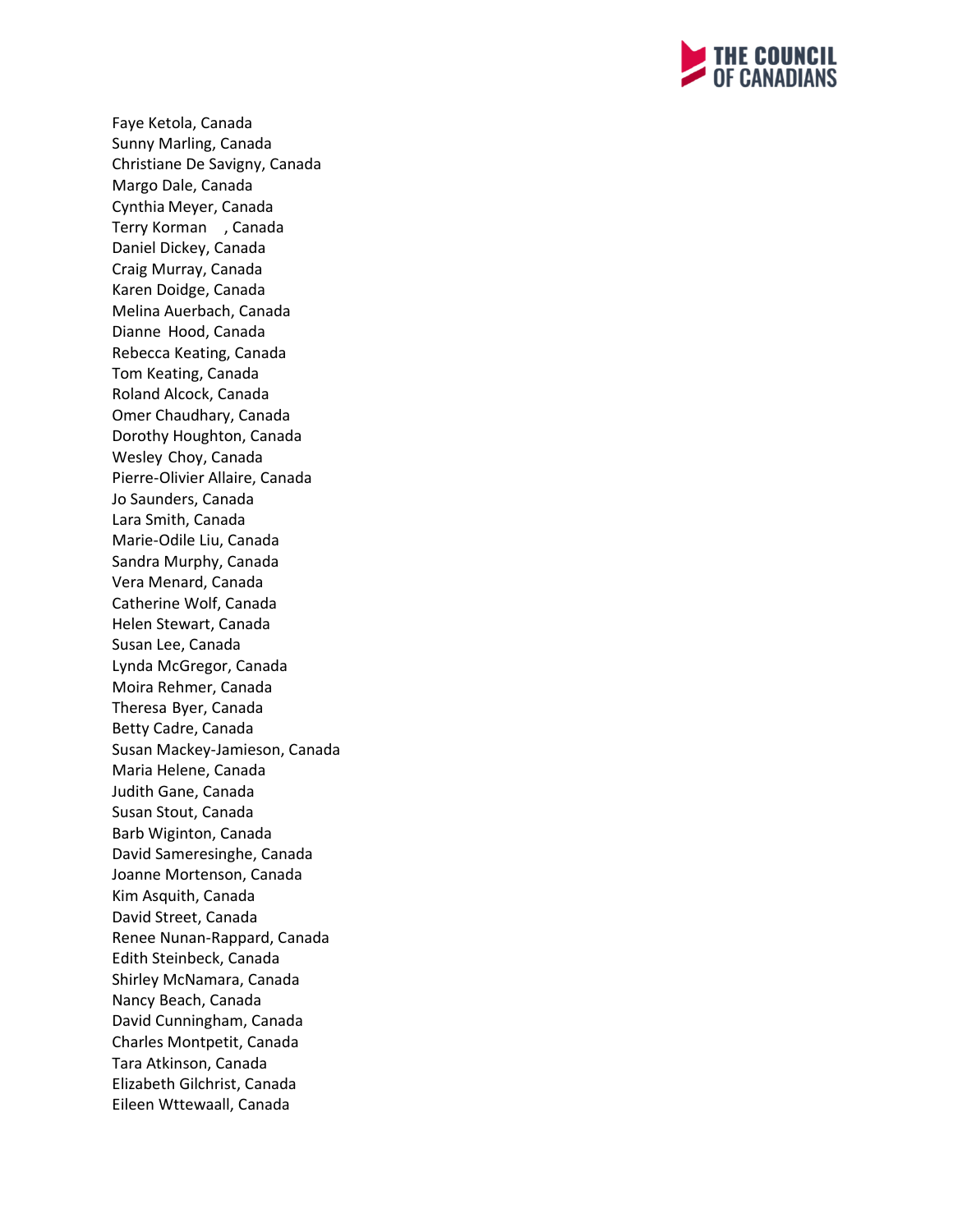

Tangachee Goebl, Canada Henri Goebl, Canada Carol Ann Gilbert, Canada Virgene Link-New, Canada Bernard Brasen, Canada Judy Liebner, Canada S. Coleman, Canada Bailey Chui, Canada Marie Lloyd, Canada Janice Davis, Canada Debra Banting, Canada Catherine Bowerman, Canada Abby Schwarz, Canada Mary Hawkins, Canada John Allen, Canada Jan Fenby, Canada Don Downer, Canada Leanna Warman, Canada Irene Stewart, Canada Adrianne Ross, Canada Carole Tardif, Canada Linda Sear, Canada Petra Albrechtova, Canada Michele Morris, Canada Agnes Watts, Canada Jan Robinow, Canada Judy Howsam, Canada Brenda Whittaker, Canada Beryl Pilkington, Canada Linda Bordage, Canada Saadia Khan, Canada Gary Champagne, Canada DaphneCragg, Canada Kyle Haccius, Canada Terry Townshend, Canada Johanne Perron, Canada Keltie Robertson, Canada Bob Clasper, Canada Elmie Saltink, Canada Kristian Truelsen, Canada Geoff Day, Canada Nancy Brubaker, Canada Lyncoln Sant, Canada Kathleen Kilburn, Canada Dianne Flood, Canada Courtney Pedersen, Canada Joanne Howell, Canada Dale Winder, Canada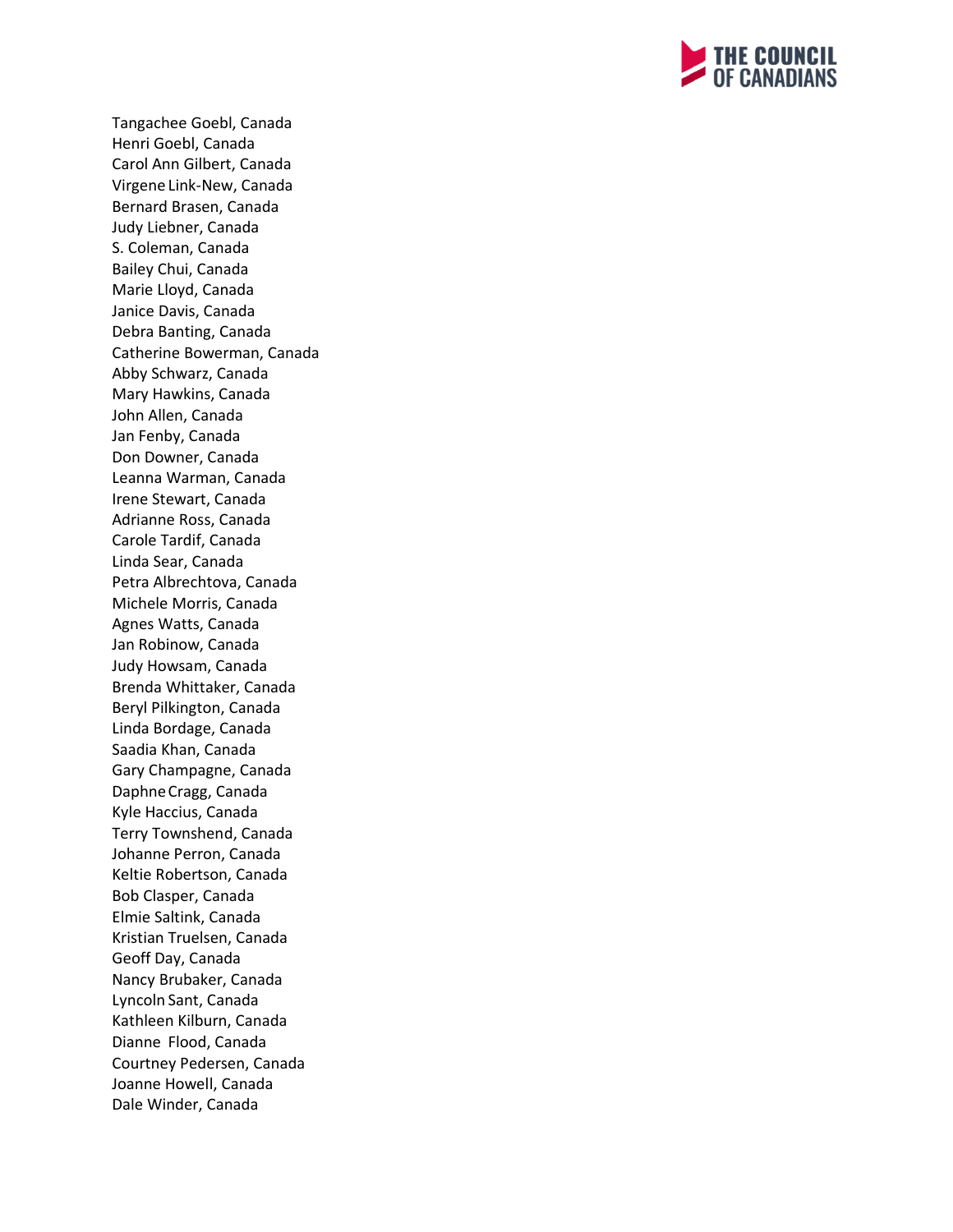

Eugene Vandal, Canada Terrence Conroy, Canada Dave Thomas, Canada Florence Stemo, Canada John Ball, Canada Gillian Ball, Canada John Shortall, Canada Colleen Garnsey, Canada Michael Smith, Canada Gordon Yanchyshyn, Canada David Ham, Canada Christina Kingsbury, Canada Catherine Parc, Canada Marlene Strudwick, Canada Dale Ashfield, Canada Bruce Elkin, Canada Ruth McMillan, Canada Ken Gilmour, Canada Tanya Kutcher, Canada Frieda Weinstein Biton, Canada Onni Milne, Canada Wendy L. Haaf, Canada Katerina Carastathis, Canada Murray Lumley, Canada B Freriks , Canada Luane Dorion, Canada Verner Smitheram , Canada Hank Hackett, Canada Eileen Hackett, Canada Charles Paquin, Canada Therese Ryan, United States Lorraine Nielsen, Canada Joyce Giddings, Canada Diane Sabourin, Canada Judith Price, Canada Ron Doughty, Canada Rita Jirik, United States Mark Olfert, Canada Robert Viau, Canada Olaf Gabriel, Canada Peter Labanic, Canada Betty Geier, Canada Dawn Richardson, Canada Denise Holmen, Canada Bill Poulin, Canada James Noakes, Canada John Cartwright, Canada Gunilla Axwik, Canada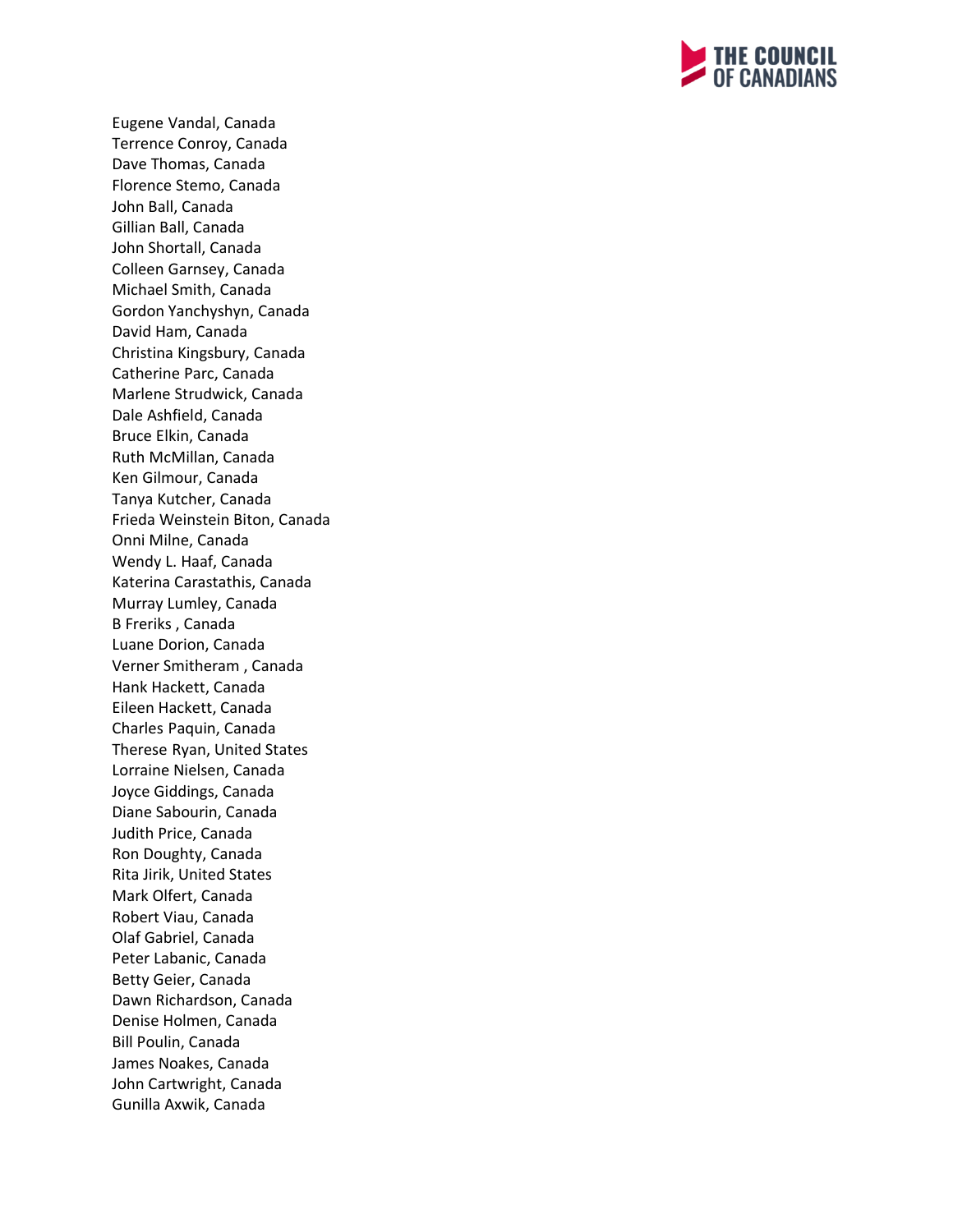

Bev Currie, Canada Aliki Tryphonopoulos, Canada Caitilin Terfloth, Canada Gary Hayward, Canada Conrad Rogers, Canada Christina Carroll, Canada Annette Dekker, Canada Cathy Meakes, Canada Tom Gardner, Canada Howard Pottins, Canada Ken Aldworth, Canada Robert Woosnam, Canada Despina Melohe, Canada John Rice, Canada Linda Green, Canada Elona Kalami, Canada Margaret Smith, Canada Marijke van Wijk, Canada Carol Legge , Canada Marjorie Beattie, Canada Alley Hensler, Canada Michael Heydon, Canada Mary Anne McCoy, Canada Mary Beck, United States Nathan Saliwonchyk, Canada Jorge De Cecco, Canada Sally Rosevear, Canada Gerry Pearpoint , Canada Louise Brownlee, Canada R.A. Frager, Canada Brian Ferguson, Canada Paul Moyles, Canada Judith Cantwell, Canada Melanie Doerr, Canada Nancy Smith, Canada Lucie Cossette, Canada Robert Boucher, Canada Mitzi Hauser, Canada Ilona Staples, Canada Mari Pighini, Canada Rolf Jander, Canada Julie Graham, Canada Gini Sutherland, Canada Gladys Legal, Canada Jane Jenner, Canada Amitav Dash, Canada Cecile Boileau, Canada Dru Harding, Canada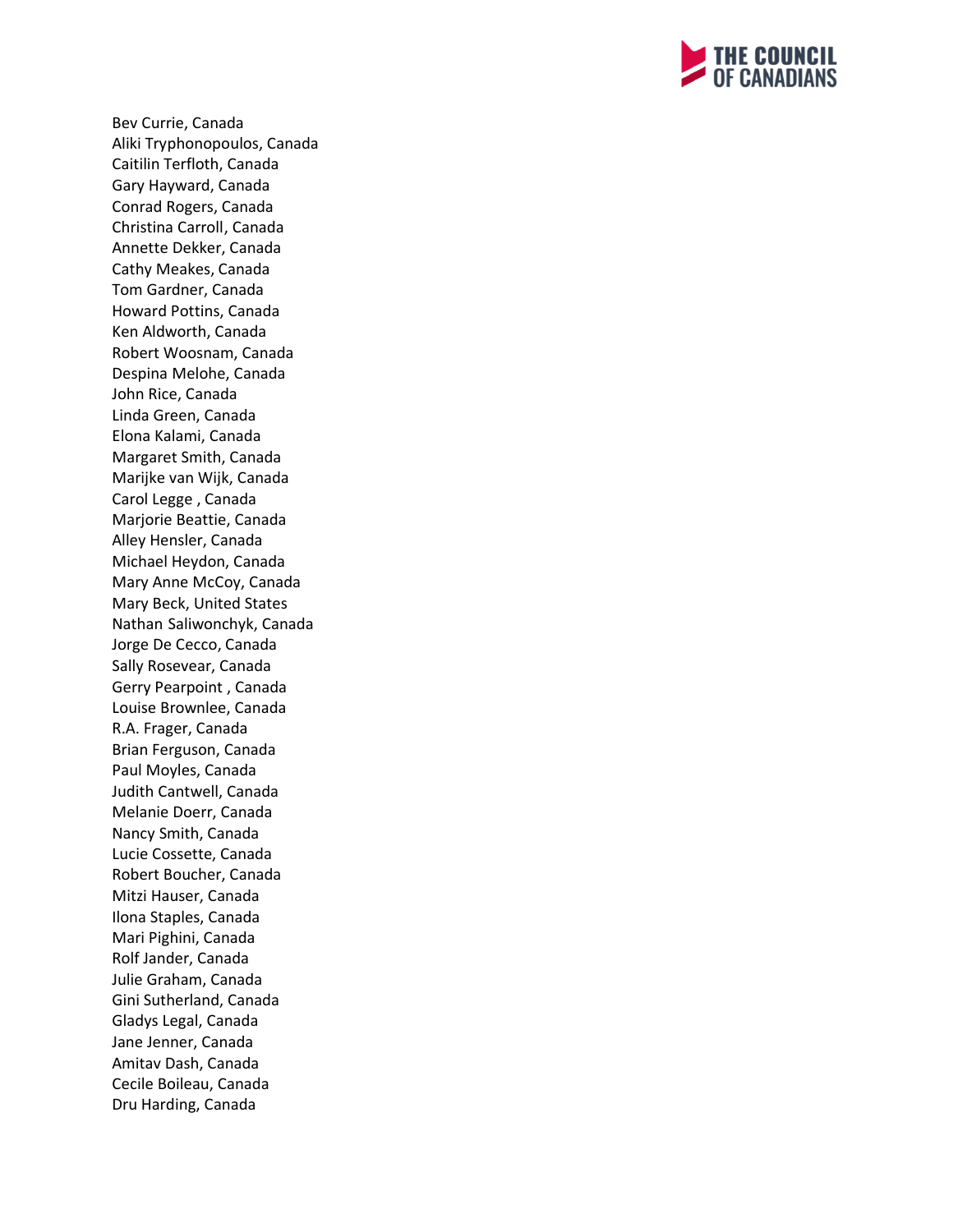

Patricia Seeley, Canada Barbara Grant, Canada William Shore, Canada Jerilynn C. Prior, Canada Eva Evans, Canada Janet Graham, Canada Lynda Brisbane, Canada Clara Leblanc, Canada Paul Cragg, Canada Heather Davidson, Canada George X Tomaszewski, Canada Sarah Leeson-Klym, Canada Allison Goebel, Canada David Kraus, Canada Maureen Mark, Canada Lin Cheong, Canada Roxanne Paquette, Canada Dianne Petrie, Canada Jan Radford, Canada David Berofe, Canada ChelseaBerg, Canada Pamela Mountain, Canada K.E. Graves, Canada Gillian Yanow, Canada Robert Belanger, Canada Margot Meijer, Canada Chloe Oliver, Canada Gabrielle Schiller, Canada Joan Laurie, Canada Rosemary Van Rosmalen, Canada Pentlop Millen, Canada Lisa Tremblay, Canada Irena Lawrenson, Canada Carrie James, Canada Luis Freitas, Canada Suzy Coulter, Canada Carol Parks, Canada Maria Virjee, Canada Manon Dube, Canada Penny Bradford, Canada Karen Templin, Canada Piraveen Sasikumar, Canada Jocelyn Rait, Canada Cynthia Green, Canada Susan Marrier, Canada Catherine Clysdale, Canada Louise Brownlee, Canada Christine Bialkowski, Canada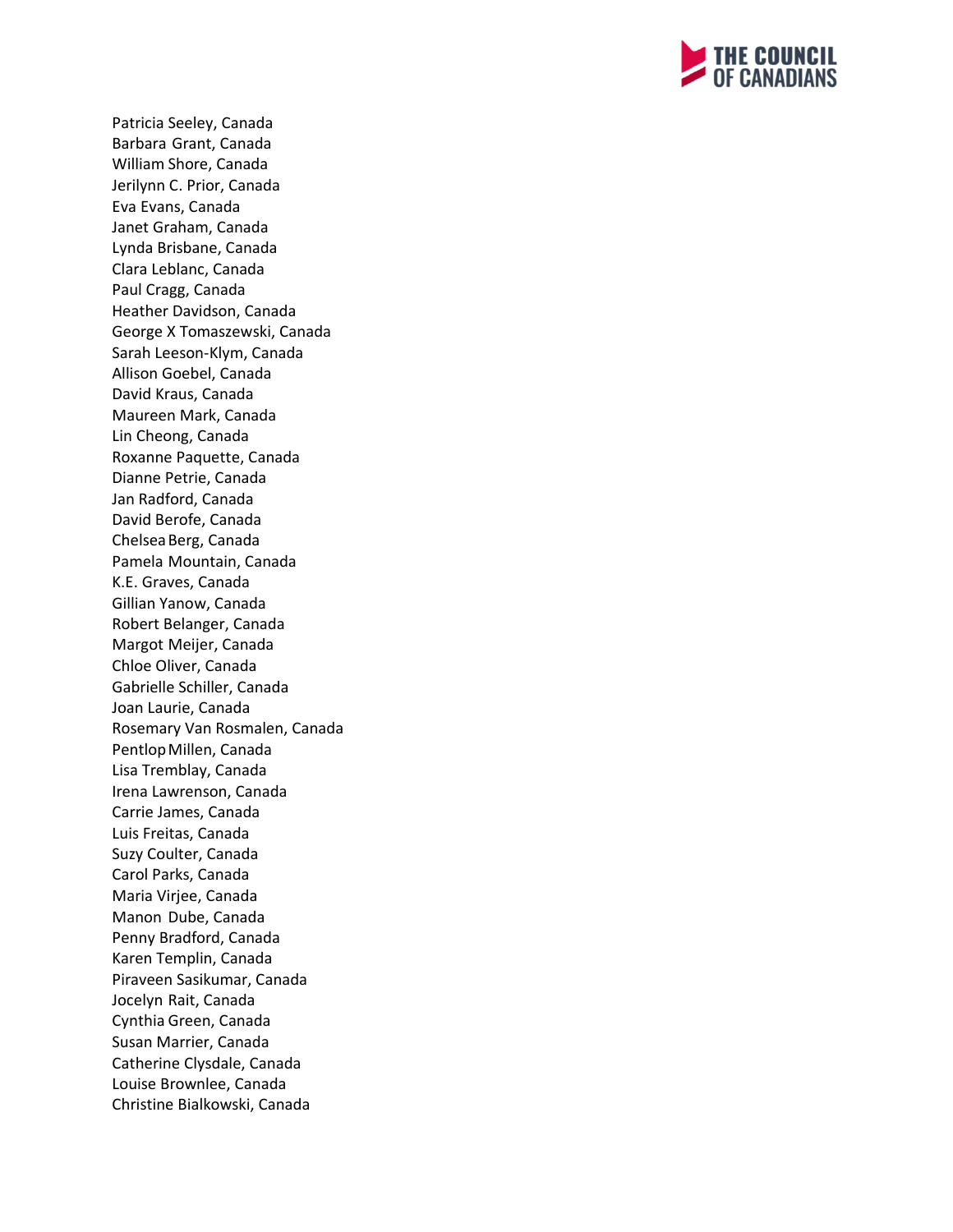

Ian MacLachlan, Canada Diana Howarth, Canada Diana Stephens, Canada Nana Sakamoto, Canada Marilyn Nelson, Canada Sara Whitteker, Canada Deb Davies, Canada Donald Haney, Canada David Racz, Canada Carol Ring, Canada Liane Thibodeau, Canada Patricia Gibbs, Canada Gisele Gaudet, Canada Rebecca Xu, Canada Julie Singleton, Canada Mary McKay Keith, Canada Tom Whidden, Canada Melanie Ring, Canada Sophie Theirault Scott, Canada Neil MacLean, Canada Heather Patterson, Canada Jean Burgess, Canada Christopher Reibling, Canada David Lewis, Canada Angela Carter, Canada Robert Whitney, Canada Roland Chiasson, Canada Susan O'Donnell, Canada Annabelle Singleton, Canada Terry Forsyth, Canada Linda Turgeon, Canada Brigitte Lajoie, Canada Gordon Weese, Canada Stephen Steeves, Canada Frank Johnston, Canada Ann-Marie Cournoyer, Canada Vanessa Bass, Canada Doran Boucher, Canada Monique Boucher, Canada Tom McLean, Canada Moira Cryef, Canada Owen Kelly, Canada Patricia Gibbs, Canada Michelle Schreinders, Canada Michiko Nishijima, Canada Lucie Mayer, Canada Andrew Boghen, Canada Wibke Langhorst, Germany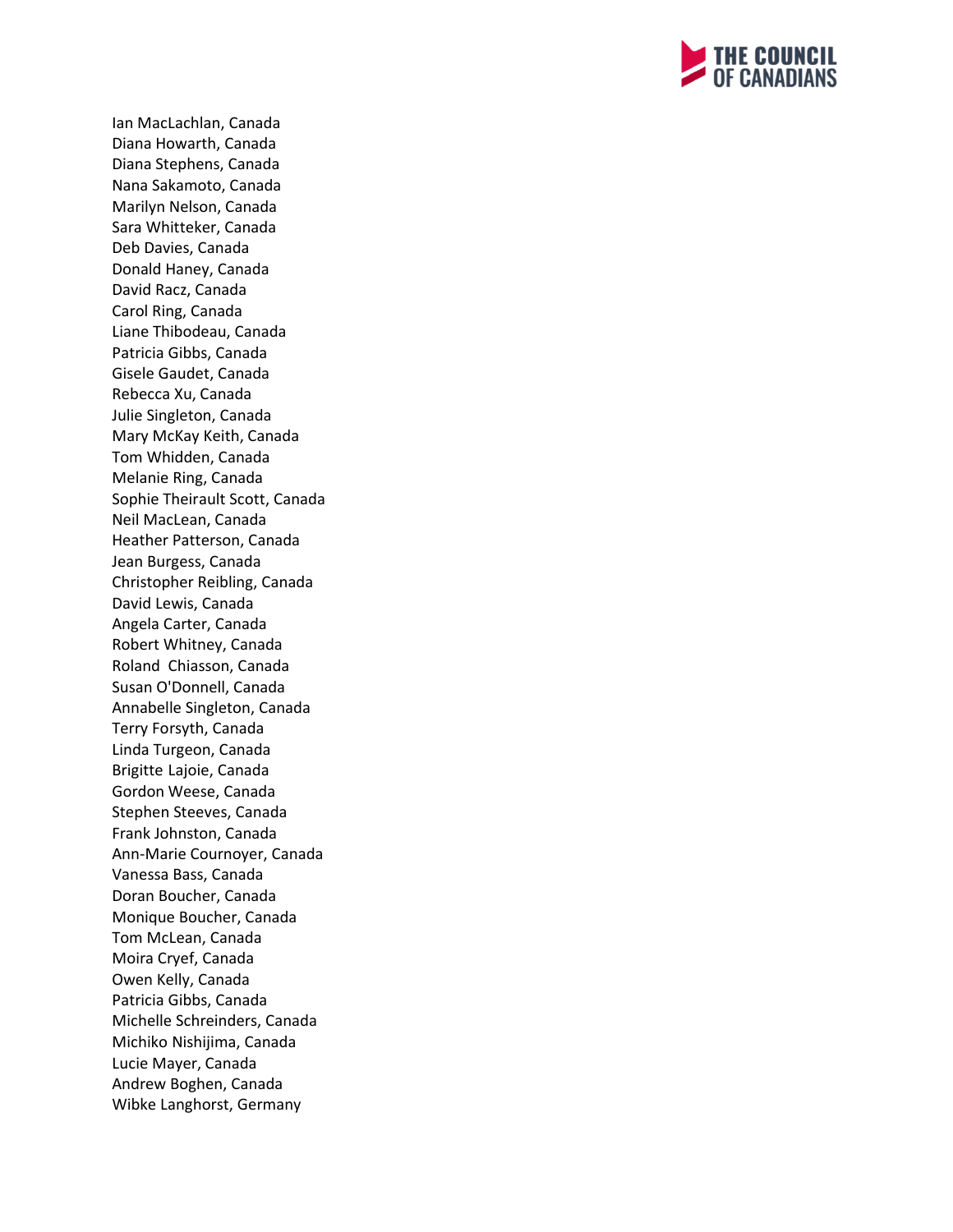

Christian Voelker, Germany Miriam van Santen, Germany ThomasBerger, Germany Kevin Miller, Canada Fritz Buhr, Germany Vera Hesse, Germany Marianne Juhre, Germany Eckart John, Germany Dominique Picouet, Canada Max Klamke, Germany Lars Welter, Germany Rebekka Blut, Germany Hinrich Boog, Germany Grace McGuire, Canada Gunther Frey, Germany Jennifer Balcom, Canada Brenda Daniels, Canada Beth Carlson, Canada Travis Frampton, Canada Rosemary Barton, Canada Arvid Jasper, Germany Hiltrud Feldmann, Germany Mary Coyn, United States Stephanie Wolfe, Canada Stephanie Coburn, Canada Cheryl Hassard, Canada Stephen Taylor, Canada John Bully, Canada Elizabeth Erickson, Canada Claire Kraatz, Canada Jane Welton, Canada Melissa Lem, Canada John Mayba, Canada Diane Mayba, Canada Ingrid Brand, Canada Adrienne Brown, Canada Ana Simeon, Canada Gunilla Axwik, Canada Bill Poulin, Canada Lily Quan, Canada Karen Crosby, Canada Ian Brown, Canada CarmenNikal, Canada Catherine Hembling, Canada Yvonne Marcus, Canada Dianne Crosbie, Canada Tamiko Suzuki, Canada Elizabeth Dunn, Canada